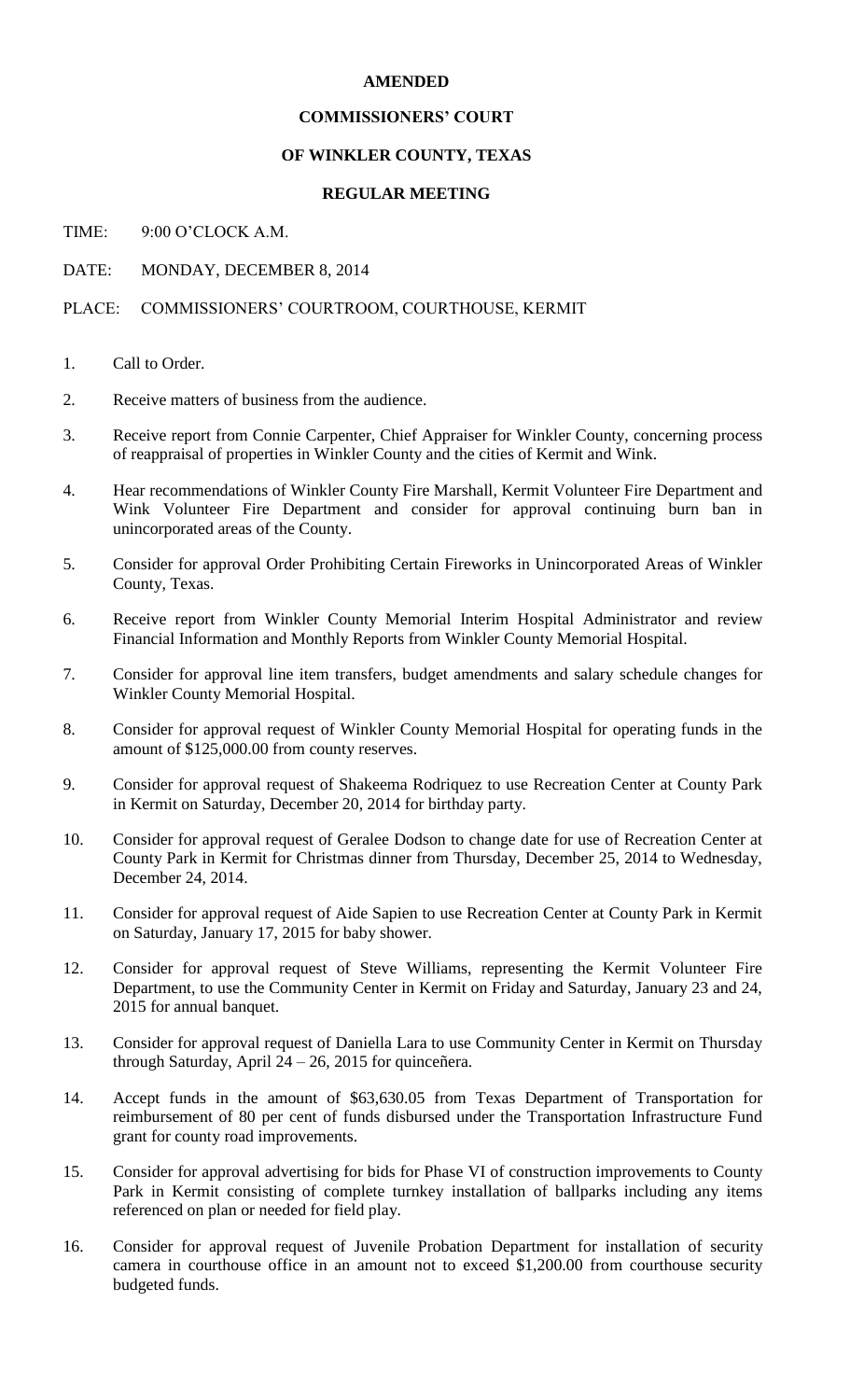- 17. Consider for approval payment of unused holiday time for 2014 to deputies and jailers at Winkler County Law Enforcement Center from budgeted funds.
- 18. Consider for approval request of County Extension Agent to build new stock pens at Exposition Building in Wink in an amount not to exceed \$41,700.00, \$17,500.00 from capital expenditures and \$4,200.00 from budgeted funds with balance to be paid by Loving County.
- 19. Consider for approval surface permit requested by Vector Seismic Data Processing Inc. to conduct a 3-D geophysical survey across lands and mineral interests owned and/or leased by Winkler County and authorize County Judge to sign same.
- 20. Consider for approval payment in the amount of \$1,500.00 for annual surface lease to University of Texas System, University Lands for Winkler County Airport from budgeted funds.
- 21. Consider for approval payment in the amount of \$2,000.00 to Beth Lee Insurance for accident insurance for Kermit Volunteer Fire Department and Wink Volunteer Fire Department from budgeted funds.
- 22. Consider for approval payment in the amount of \$300.00 to State Farm Fire and Casualty Company for the following surety bonds from budgeted funds:
	- a. Paula Holder, Assistant Treasurer, for the period of December 13, 2014 to December 13, 2015;
	- b. Dixie Randolph, Deputy District Clerk, for the period of December 14, 2014 to December 14, 2015; and
	- c. Cindy Salinas, Hot Check Clerk for the period of January 1, 2015 to January 1, 2016.
- 23. Consider for approval payment in the amount of \$2,511.80 to Kent Tire Company for two (2) tires for 2004 John Deere Loader #624 from Area 2 Road and Bridge budgeted funds.
- 24. Consider for approval purchase of handheld radio from Petro Communications in an amount not to exceed \$3,000.00 for Wink Volunteer Fire Department from budgeted funds.
- 25. Consider for approval purchase of handheld radio from Petro Communications in an amount not to exceed \$3,000.00 for County Barn in Wink from budgeted funds.
- 26. Discuss pursuit of County Hotel Occupancy Tax and take action necessary.

# 10:00 A.M.

- 27. Close bidding and award bid for the purchase of gasoline for county fleet of vehicles for 2015 calendar year.
- 28. Approve park project claims.

\_\_\_\_\_\_\_\_\_\_\_\_\_\_\_\_\_\_\_\_\_\_\_\_\_

\_\_\_\_\_\_\_\_\_\_\_\_\_\_\_\_\_\_\_\_\_\_\_\_\_

- 29. Approve hospital software project claims.
- 30. Approve Rural Health Clinic construction claims.
- 31. Approve payroll.
- 32. Discuss and approve line item adjustments.
- 33. Discuss and approve budget amendments.
- 34. Receive monthly reports from County Officials.